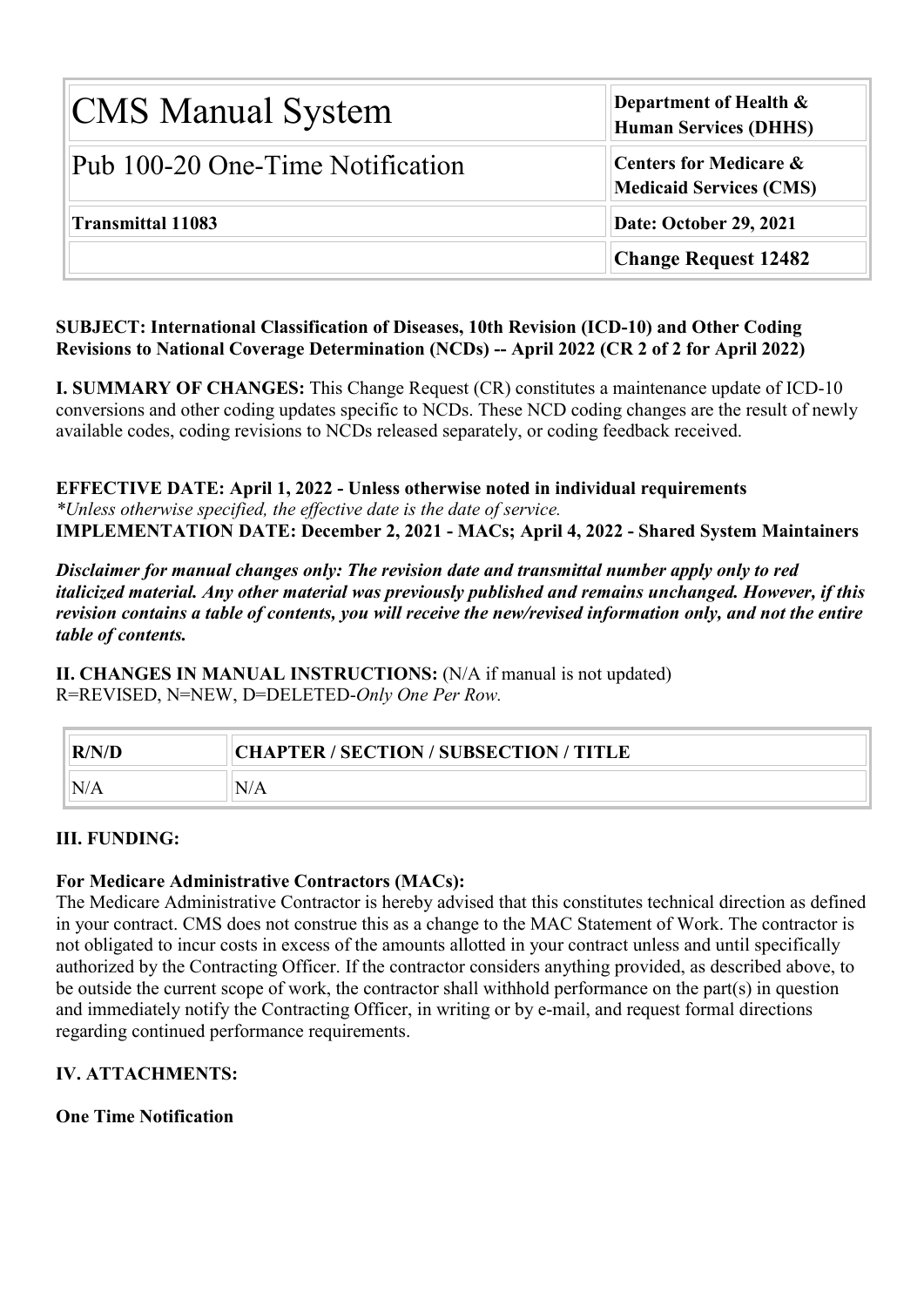# **Attachment - One-Time Notification**

| $\vert$ Pub. 100-20<br>Transmittal: 11083 | Date: October 29, 2021 | <b>Change Request: 12482</b> |
|-------------------------------------------|------------------------|------------------------------|
|-------------------------------------------|------------------------|------------------------------|

**SUBJECT: International Classification of Diseases, 10th Revision (ICD-10) and Other Coding Revisions to National Coverage Determination (NCDs) -- April 2022 (CR 2 of 2 for April 2022)**

**EFFECTIVE DATE: April 1, 2022 - Unless otherwise noted in individual requirements** *\*Unless otherwise specified, the effective date is the date of service.* **IMPLEMENTATION DATE: December 2, 2021 - MACs; April 4, 2022 - Shared System Maintainers**

#### **I. GENERAL INFORMATION**

**A. Background:** This CR constitutes a maintenance update of ICD-10 conversions and other coding updates specific to NCDs. These NCD coding changes are the result of newly available codes, coding revisions to NCDs released separately, or coding feedback received. Previous NCD coding changes appear in ICD-10 quarterly updates that can be found at:

https:/www.cms.gov/Medicare/Coverage/CoverageGenInfo/ICD10.html, along with other CRs implementing new NCD policy.

**B. Policy:** Edits to ICD-10, and other coding updates specific to NCDs, will be included in subsequent quarterly releases as needed. No policy-related changes are included with these updates. Any policy-related changes to NCDs continue to be implemented via the current, long-standing NCD process. Please follow the link below for the NCD spreadsheets included with this CR:

https:/www.cms.gov/Medicare/Coverage/DeterminationProcess/downloads/CR12482.zip

Clarification: Coding (as well as payment) is a separate and distinct area of the Medicare Program from coverage policy/criteria. Revisions to codes within an NCD are carefully and thoroughly reviewed and vetted by the Centers for Medicare & Medicaid Services and are not intended to change the original intent of the NCD. The exception to this is when coding revisions are released as official implementation of new or reconsidered NCD policy following a formal national coverage analysis.

Note: The translations from ICD-9 to ICD-10 are not consistent one-to-one matches, nor are all ICD-10 codes appearing in a complete General Equivalence Mappings (GEMs) mapping guide or other mapping guides appropriate when reviewed against individual NCD policies. GEMs mapping is no longer provided by CMS as of October 1, 2019. In addition, for those policies that expressly allow Medicare Administrative Contractor (MAC) discretion, there may be changes to those NCDs based on current review of those NCDs against ICD-10 coding. For these reasons, there may be certain ICD-9 codes that were once considered appropriate prior to ICD-10 implementation that are no longer considered acceptable.

Note/Clarification: A/B MACs Part A and A/B MACs Part B shall complete all tasks that involve updates to local system edits/tables associated with the attached NCDs in this CR.

Note/Clarification: A/B MACs shall use default Council for Affordable Quality Healthcare (CAQH) Committee on Operating Rules for Information Exchange (CORE) messages where not explicitly provided: Remittance Advice Remark Codes (RARC) N386 with Claim Adjustment Reason Code (CARC) 50, 96, and/or 119. See latest CAQH CORE update. When denying claims associated with the attached NCDs, except where otherwise indicated, A/B MACs shall use: Group Code PR (Patient Responsibility) assigning financial responsibility to the beneficiary (if a claim is received with occurrence code 32, or with occurrence code 32 and a GA modifier, indicating a signed Advance Beneficiary Notice (ABN) is on file). Group Code CO (Contractual Obligation) assigning financial liability to the provider (if a claim is received with a GZ modifier indicating no signed ABN is on file). For modifier GZ, use CARC 50 and Medicare Summary Notice (MSN) 8.81 per instructions in CR 7228/TR 2148.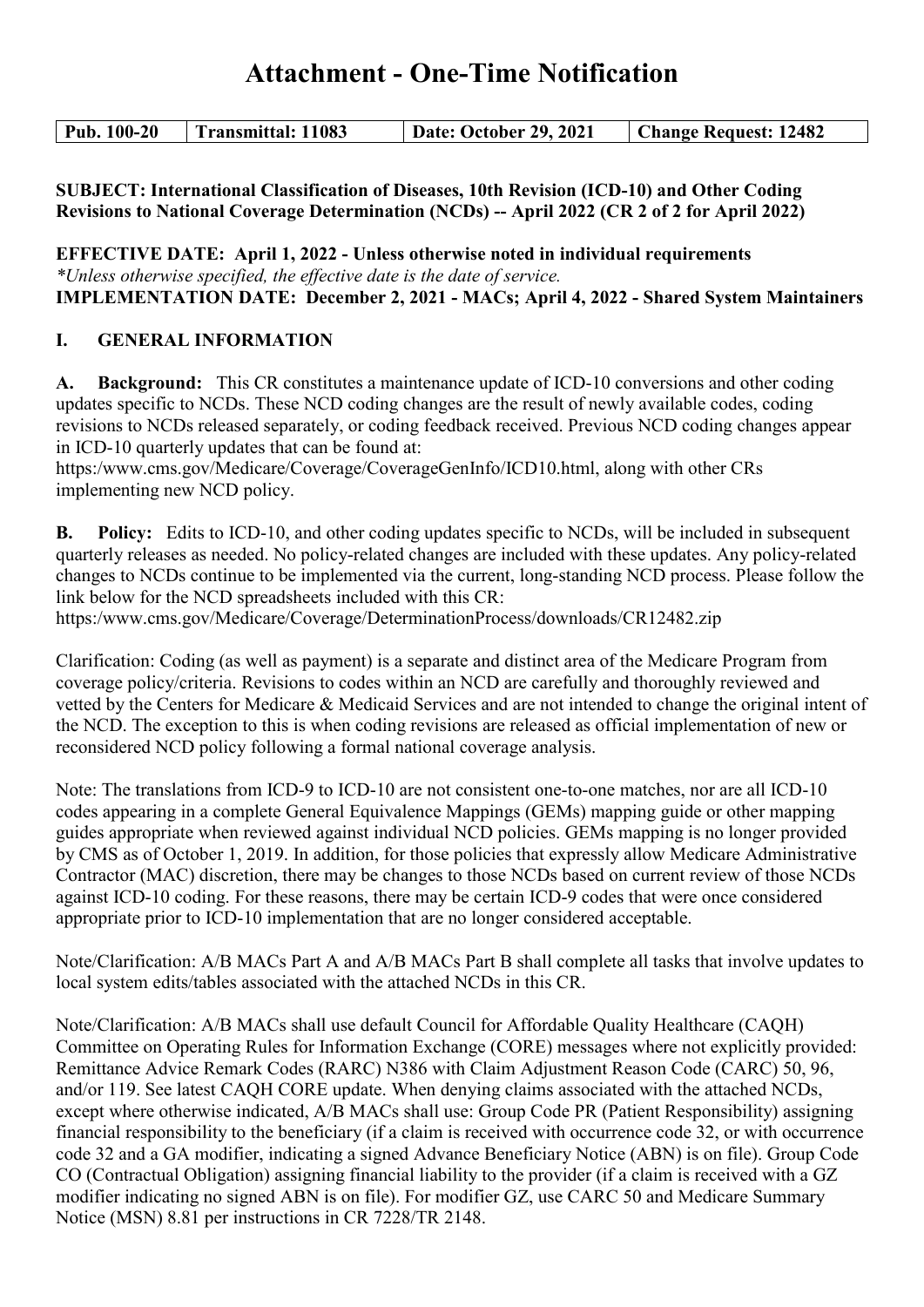## **II. BUSINESS REQUIREMENTS TABLE**

| <b>Number</b> | Requirement                                                                                                                                                                                                                                                                                                                                                                                                                                                                       | <b>Responsibility</b> |                           |            |            |             |            |                                  |            |       |
|---------------|-----------------------------------------------------------------------------------------------------------------------------------------------------------------------------------------------------------------------------------------------------------------------------------------------------------------------------------------------------------------------------------------------------------------------------------------------------------------------------------|-----------------------|---------------------------|------------|------------|-------------|------------|----------------------------------|------------|-------|
|               |                                                                                                                                                                                                                                                                                                                                                                                                                                                                                   |                       |                           | A/B MAC    | <b>DME</b> |             |            | <b>Shared-System Maintainers</b> |            | Other |
|               |                                                                                                                                                                                                                                                                                                                                                                                                                                                                                   | A                     | B                         | <b>HHH</b> | <b>MAC</b> | <b>FISS</b> | <b>MCS</b> | <b>VMS</b>                       | <b>CWF</b> |       |
| 12482.1       | NCD 160.27 TENS for<br>Chronic Low Back Pain                                                                                                                                                                                                                                                                                                                                                                                                                                      |                       |                           |            | X          |             |            |                                  |            |       |
|               | Contractors shall end-date any<br>and all codes coverable by<br>Medicare for NCD 160.27<br>effective for claims with dates<br>of service on and after June 8,<br>2015, based off the June 8,<br>2012, NCD language that<br>coverage would expire in 3<br>years.                                                                                                                                                                                                                   |                       |                           |            |            |             |            |                                  |            |       |
|               | See attached spreadsheet.                                                                                                                                                                                                                                                                                                                                                                                                                                                         |                       |                           |            |            |             |            |                                  |            |       |
| 12482.2       | NCD 190.1 Histocompatability<br>Testing<br>Contractors shall add ICD-10<br>dx as coverable: M45.A1,<br>M45.A2, M45.A3, M45.A4,<br>M45.A5, M45.A6, M45.A7,<br>M45.A8, M45.AB effective<br>October 1, 2021.<br>See attached spreadsheet.                                                                                                                                                                                                                                            | X                     | X                         |            |            | X           | X          |                                  |            |       |
| 12482.3       | NCD 190.3 Cytogenetic<br>Studies<br>Contractors shall add ICD-10<br>dx as coverable to<br>discretionary edit: C79.63,<br>C84.7A, D75.838 effective<br>October 1, 2021.<br>Contractors shall end-date<br>ICD-10 unspecified dx:<br>C85.90, C85.91, C85.92,<br>C85.93, C85.94, C85.95,<br>C85.96, C85.97, C85.98,<br>C85.99, C81.91, C81.92,<br>C81.93, C81.94, C81.95,<br>C81.96, C81.97, C81.98,<br>C81.99, C95.90, C95.91,<br>C95.92, C91.90, C91.91,<br>C91.92, C92.90, C92.91, | $X_{\mathcal{E}}$     | $\boldsymbol{\mathrm{X}}$ |            |            | X           |            |                                  |            |       |

*"Shall" denotes a mandatory requirement, and "should" denotes an optional requirement.*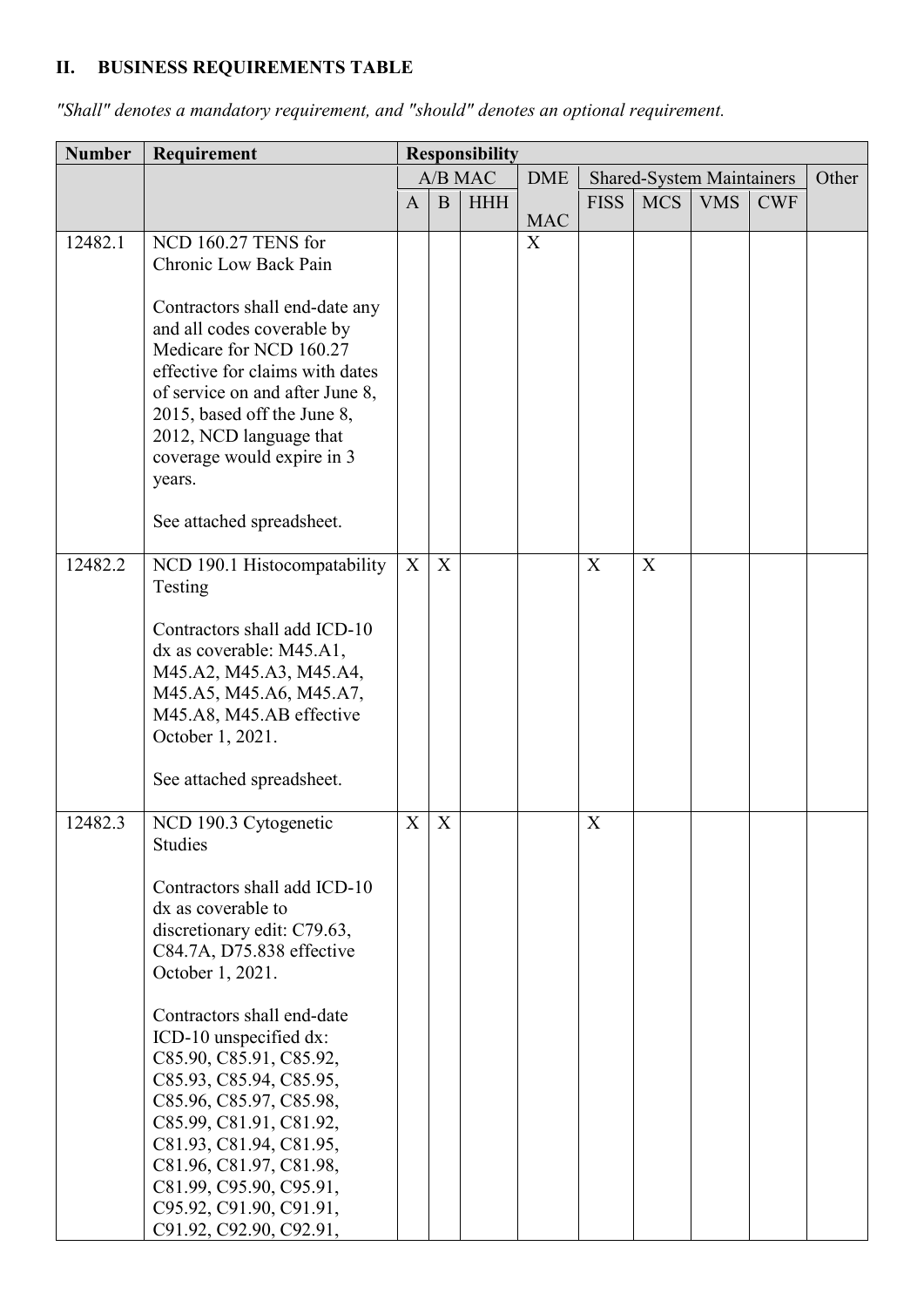| <b>Number</b> | <b>Responsibility</b><br>Requirement                   |              |              |            |            |             |                                  |            |            |       |
|---------------|--------------------------------------------------------|--------------|--------------|------------|------------|-------------|----------------------------------|------------|------------|-------|
|               |                                                        |              |              | A/B MAC    | <b>DME</b> |             | <b>Shared-System Maintainers</b> |            |            | Other |
|               |                                                        | $\mathbf{A}$ | $\mathbf{B}$ | <b>HHH</b> |            | <b>FISS</b> | <b>MCS</b>                       | <b>VMS</b> | <b>CWF</b> |       |
|               |                                                        |              |              |            | <b>MAC</b> |             |                                  |            |            |       |
|               | C92.92, C93.90, C93.91,                                |              |              |            |            |             |                                  |            |            |       |
|               | C93.92 effective April 1, 2022.                        |              |              |            |            |             |                                  |            |            |       |
|               |                                                        |              |              |            |            |             |                                  |            |            |       |
|               | See attached spreadsheet.                              |              |              |            |            |             |                                  |            |            |       |
|               |                                                        |              |              |            |            |             |                                  |            |            |       |
| 12482.4       | NCD 190.5 Sweat Tests                                  | X            | X            |            |            | $\mathbf X$ | X                                |            |            |       |
|               |                                                        |              |              |            |            |             |                                  |            |            |       |
|               | Contractors shall add ICD-10<br>dx as coverable: P09.4 |              |              |            |            |             |                                  |            |            |       |
|               |                                                        |              |              |            |            |             |                                  |            |            |       |
|               | effective October 1, 2021.                             |              |              |            |            |             |                                  |            |            |       |
|               | Contractors shall end-date                             |              |              |            |            |             |                                  |            |            |       |
|               | ICD-10 unspecified dx E84.9                            |              |              |            |            |             |                                  |            |            |       |
|               | effective April 1, 2022.                               |              |              |            |            |             |                                  |            |            |       |
|               |                                                        |              |              |            |            |             |                                  |            |            |       |
|               | See attached spreadsheet.                              |              |              |            |            |             |                                  |            |            |       |
|               |                                                        |              |              |            |            |             |                                  |            |            |       |
| 12482.5       | NCD 210.2 Screening Pap                                | X            | X            |            |            |             |                                  |            | X          |       |
|               | <b>Smears/Pelvic Examinations</b>                      |              |              |            |            |             |                                  |            |            |       |
|               | for Early Detection of                                 |              |              |            |            |             |                                  |            |            |       |
|               | Cervical/Vaginal Cancer                                |              |              |            |            |             |                                  |            |            |       |
|               |                                                        |              |              |            |            |             |                                  |            |            |       |
|               | Contractors shall add ICD-10                           |              |              |            |            |             |                                  |            |            |       |
|               | dx as coverable: Z92.850,                              |              |              |            |            |             |                                  |            |            |       |
|               | Z92.858, Z92.86 to Pap high                            |              |              |            |            |             |                                  |            |            |       |
|               | risk and pelvic exams effective<br>October 1, 2021.    |              |              |            |            |             |                                  |            |            |       |
|               |                                                        |              |              |            |            |             |                                  |            |            |       |
|               | See attached spreadsheet.                              |              |              |            |            |             |                                  |            |            |       |
|               |                                                        |              |              |            |            |             |                                  |            |            |       |
| 12482.6       | NCD 220.4 Mammograms                                   | X            | X            |            |            | $\mathbf X$ | X                                |            |            |       |
|               |                                                        |              |              |            |            |             |                                  |            |            |       |
|               | Contractors shall add ICD-10                           |              |              |            |            |             |                                  |            |            |       |
|               | dx as coverable: C84.7A                                |              |              |            |            |             |                                  |            |            |       |
|               | effective October 1, 2021.                             |              |              |            |            |             |                                  |            |            |       |
|               |                                                        |              |              |            |            |             |                                  |            |            |       |
|               | See attached spreadsheet.                              |              |              |            |            |             |                                  |            |            |       |
|               |                                                        |              |              |            |            |             |                                  |            |            |       |
| 12482.7       | NCD 220.6.17 PET for Solid                             | X            | X            |            |            |             |                                  |            |            |       |
|               | Tumors                                                 |              |              |            |            |             |                                  |            |            |       |
|               | Contractors shall add ICD-10                           |              |              |            |            |             |                                  |            |            |       |
|               | dx as coverable: C56.3,                                |              |              |            |            |             |                                  |            |            |       |
|               | C79.63, C84.7A effective                               |              |              |            |            |             |                                  |            |            |       |
|               | October 1, 2021.                                       |              |              |            |            |             |                                  |            |            |       |
|               |                                                        |              |              |            |            |             |                                  |            |            |       |
|               | See attached spreadsheet.                              |              |              |            |            |             |                                  |            |            |       |
|               |                                                        |              |              |            |            |             |                                  |            |            |       |
| 12482.8       | NCD 220.13 Percutaneous                                | X            | X            |            |            |             | X                                |            |            |       |
|               | Image-Guided Breast Biopsy                             |              |              |            |            |             |                                  |            |            |       |
|               |                                                        |              |              |            |            |             |                                  |            |            |       |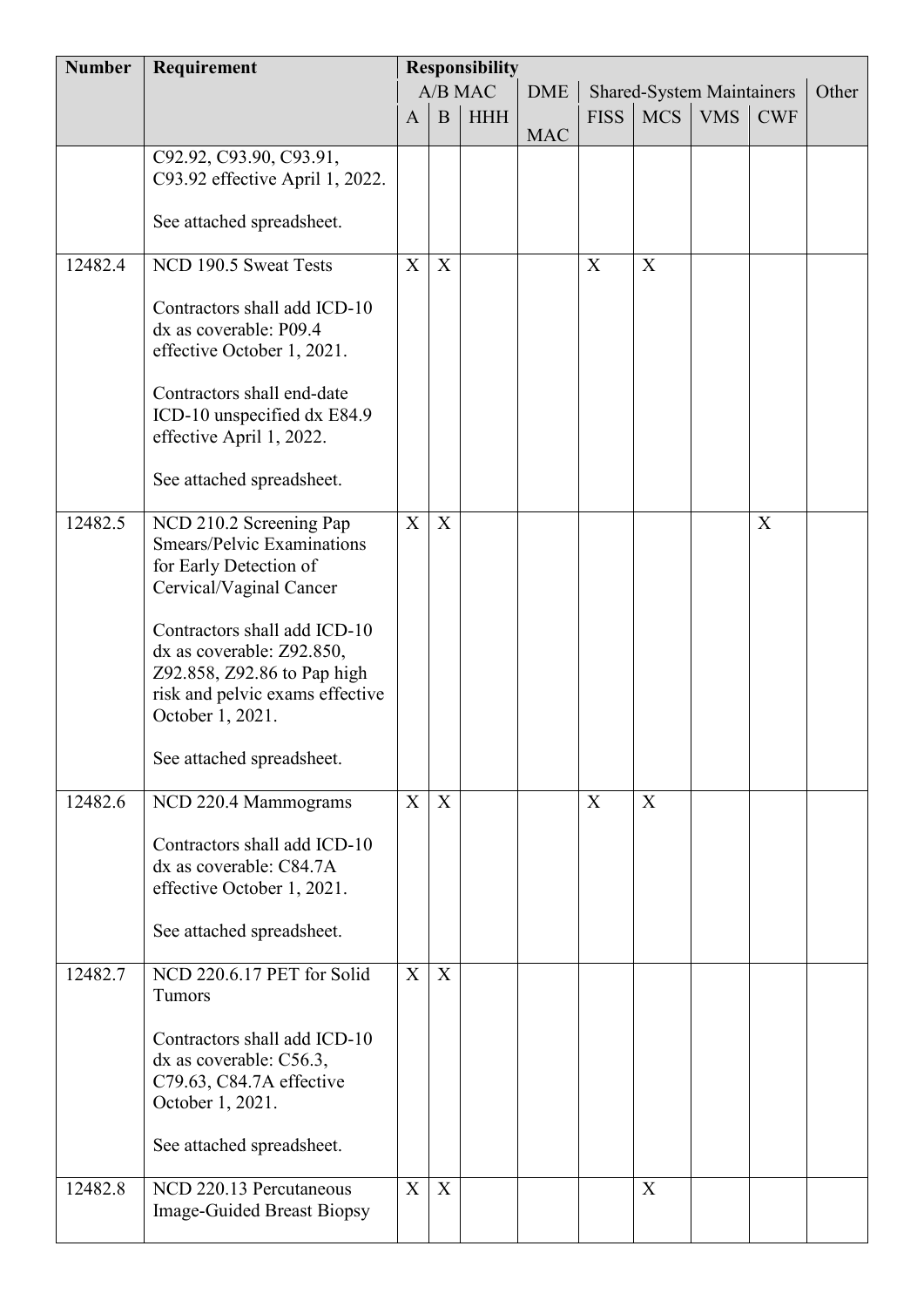| <b>Number</b> | Requirement                                                    | <b>Responsibility</b> |                  |            |            |                           |                                  |            |            |       |
|---------------|----------------------------------------------------------------|-----------------------|------------------|------------|------------|---------------------------|----------------------------------|------------|------------|-------|
|               |                                                                |                       |                  | A/B MAC    | <b>DME</b> |                           | <b>Shared-System Maintainers</b> |            |            | Other |
|               |                                                                | $\mathbf{A}$          | $\bf{B}$         | <b>HHH</b> |            | <b>FISS</b>               | <b>MCS</b>                       | <b>VMS</b> | <b>CWF</b> |       |
|               |                                                                |                       |                  |            | <b>MAC</b> |                           |                                  |            |            |       |
|               | Contractors shall add ICD-10<br>dx as coverable: C84.7A        |                       |                  |            |            |                           |                                  |            |            |       |
|               | effective October 1, 2021.                                     |                       |                  |            |            |                           |                                  |            |            |       |
|               |                                                                |                       |                  |            |            |                           |                                  |            |            |       |
|               | See attached spreadsheet.                                      |                       |                  |            |            |                           |                                  |            |            |       |
| 12482.9       | NCD 260.9 Heart Transplants                                    | X                     | X                |            |            | $\boldsymbol{\mathrm{X}}$ | X                                |            |            |       |
|               |                                                                |                       |                  |            |            |                           |                                  |            |            |       |
|               | Contractors shall add ICD-10                                   |                       |                  |            |            |                           |                                  |            |            |       |
|               | dx as coverable: I5A effective<br>October 1, 2021.             |                       |                  |            |            |                           |                                  |            |            |       |
|               |                                                                |                       |                  |            |            |                           |                                  |            |            |       |
|               | See attached spreadsheet.                                      |                       |                  |            |            |                           |                                  |            |            |       |
| 12482.10      | Contractors shall adjust any                                   | X                     | X                |            |            |                           |                                  |            |            |       |
|               | claims processed in error                                      |                       |                  |            |            |                           |                                  |            |            |       |
|               | associated with this CR that are                               |                       |                  |            |            |                           |                                  |            |            |       |
|               | brought to their attention.                                    |                       |                  |            |            |                           |                                  |            |            |       |
| 12482.11      | Contractors shall use default                                  | X                     | X                |            |            |                           |                                  |            |            |       |
|               | CAQH CORE messages where                                       |                       |                  |            |            |                           |                                  |            |            |       |
|               | appropriate when denying                                       |                       |                  |            |            |                           |                                  |            |            |       |
|               | claims associated with the<br>attached NCDs, except where      |                       |                  |            |            |                           |                                  |            |            |       |
|               | otherwise indicated: RARC                                      |                       |                  |            |            |                           |                                  |            |            |       |
|               | N386 with CARC 50, 96,                                         |                       |                  |            |            |                           |                                  |            |            |       |
|               | and/or 119. See latest CAQH                                    |                       |                  |            |            |                           |                                  |            |            |       |
|               | CORE update. Group Code PR                                     |                       |                  |            |            |                           |                                  |            |            |       |
|               | assigning financial<br>responsibility to the                   |                       |                  |            |            |                           |                                  |            |            |       |
|               | beneficiary (if a claim is                                     |                       |                  |            |            |                           |                                  |            |            |       |
|               | received with occurrence code                                  |                       |                  |            |            |                           |                                  |            |            |       |
|               | 32, or with occurrence code 32                                 |                       |                  |            |            |                           |                                  |            |            |       |
|               | and a GA modifier, indicating                                  |                       |                  |            |            |                           |                                  |            |            |       |
|               | a signed ABN is on file).                                      |                       |                  |            |            |                           |                                  |            |            |       |
|               | Group Code CO assigning                                        |                       |                  |            |            |                           |                                  |            |            |       |
|               | financial liability to the<br>provider (if a claim is received |                       |                  |            |            |                           |                                  |            |            |       |
|               | with a GZ modifier indicating                                  |                       |                  |            |            |                           |                                  |            |            |       |
|               | no signed ABN is on file). For                                 |                       |                  |            |            |                           |                                  |            |            |       |
|               | modifier GZ, use CARC 50                                       |                       |                  |            |            |                           |                                  |            |            |       |
|               | and MSN 8.81 per instructions                                  |                       |                  |            |            |                           |                                  |            |            |       |
|               | in CR 7228/TR 2148.                                            |                       |                  |            |            |                           |                                  |            |            |       |
| 12482.12      | Contractors shall ATTEND up                                    | X                     | $\boldsymbol{X}$ |            |            | $\boldsymbol{\mathrm{X}}$ | X                                |            |            |       |
|               | to two 1-hour calls to conduct                                 |                       |                  |            |            |                           |                                  |            |            |       |
|               | analysis and explore options to<br>implement outstanding edit  |                       |                  |            |            |                           |                                  |            |            |       |
|               | issues for the April 2022                                      |                       |                  |            |            |                           |                                  |            |            |       |
|               | release as they pertain to ICD-                                |                       |                  |            |            |                           |                                  |            |            |       |
|               | 10 and NCDs. The scheduling                                    |                       |                  |            |            |                           |                                  |            |            |       |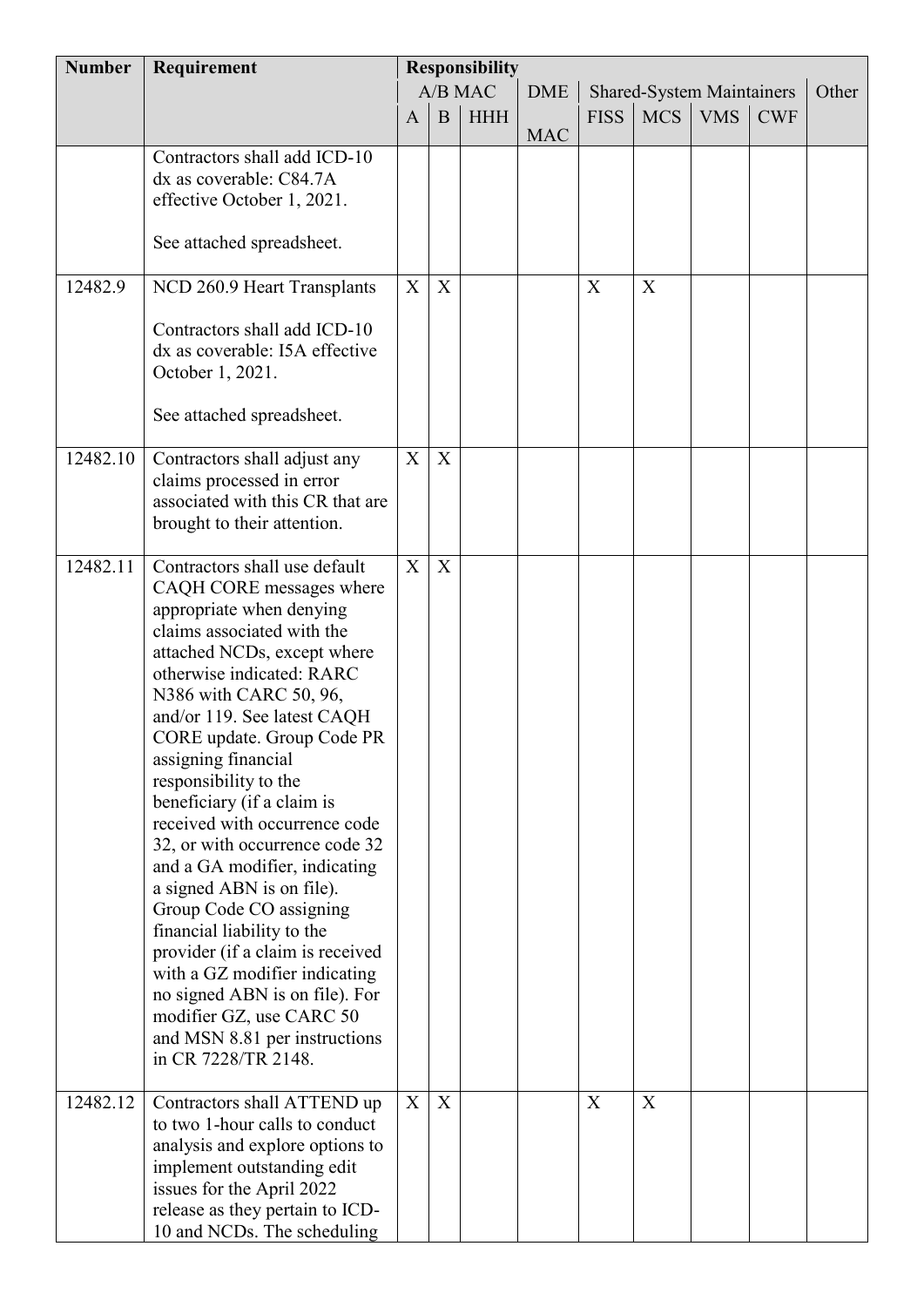| <b>Number</b> | Requirement                        |              |   | <b>Responsibility</b> |                                  |             |            |            |            |  |
|---------------|------------------------------------|--------------|---|-----------------------|----------------------------------|-------------|------------|------------|------------|--|
|               |                                    | A/B MAC      |   | <b>DME</b>            | <b>Shared-System Maintainers</b> |             |            |            | Other      |  |
|               |                                    | $\mathbf{A}$ | B | <b>HHH</b>            |                                  | <b>FISS</b> | <b>MCS</b> | <b>VMS</b> | <b>CWF</b> |  |
|               |                                    |              |   |                       | <b>MAC</b>                       |             |            |            |            |  |
|               | of the calls will occur after this |              |   |                       |                                  |             |            |            |            |  |
|               | CR has been issued IF              |              |   |                       |                                  |             |            |            |            |  |
|               | NEEDED.                            |              |   |                       |                                  |             |            |            |            |  |
|               |                                    |              |   |                       |                                  |             |            |            |            |  |
| 12482.13      | $A/B$ MACs Part A and $A/B$        | X            | X |                       |                                  |             |            |            |            |  |
|               | MACs Part B shall complete         |              |   |                       |                                  |             |            |            |            |  |
|               | all tasks that involve updates to  |              |   |                       |                                  |             |            |            |            |  |
|               | local system edits/tables          |              |   |                       |                                  |             |            |            |            |  |
|               | associated with the attached       |              |   |                       |                                  |             |            |            |            |  |
|               | NCD <sub>s</sub> in this CR.       |              |   |                       |                                  |             |            |            |            |  |
|               |                                    |              |   |                       |                                  |             |            |            |            |  |

#### **III. PROVIDER EDUCATION TABLE**

| <b>Number</b> | Requirement                                                                                                                                                                                                                                                                                                                                                                                                                                                                                                                                                                                                                                                                                                                                         |              |                   | <b>Responsibility</b> |                          |             |
|---------------|-----------------------------------------------------------------------------------------------------------------------------------------------------------------------------------------------------------------------------------------------------------------------------------------------------------------------------------------------------------------------------------------------------------------------------------------------------------------------------------------------------------------------------------------------------------------------------------------------------------------------------------------------------------------------------------------------------------------------------------------------------|--------------|-------------------|-----------------------|--------------------------|-------------|
|               |                                                                                                                                                                                                                                                                                                                                                                                                                                                                                                                                                                                                                                                                                                                                                     |              | A/B<br><b>MAC</b> |                       | <b>DME</b><br><b>MAC</b> | <b>CEDI</b> |
|               |                                                                                                                                                                                                                                                                                                                                                                                                                                                                                                                                                                                                                                                                                                                                                     | $\mathsf{A}$ | B                 | <b>HHH</b>            |                          |             |
| 12482.14      | Medicare Learning Network® (MLN): CMS will market<br>provider education content through the MLN Connects®<br>newsletter shortly after CMS releases the CR. MACs shall<br>follow IOM Pub. No. 100-09 Chapter 6, Section 50.2.4.1<br>instructions for distributing the MLN Connects newsletter<br>information to providers and link to relevant information on<br>your website. You may supplement MLN content with your<br>local information after we release the MLN Connects<br>newsletter. Subscribe to the "MLN Connects" listserv to get<br>MLN content notifications. You don't need to separately<br>track and report MLN content releases when you distribute<br>MLN Connects newsletter content per the manual section<br>referenced above. | $\mathbf{X}$ | X                 |                       |                          |             |

#### **IV. SUPPORTING INFORMATION**

### **Section A: Recommendations and supporting information associated with listed requirements:** N/A

*"Should" denotes a recommendation.*

| X-Ref       | Recommendations or other supporting information: |
|-------------|--------------------------------------------------|
| Requirement |                                                  |
| Number      |                                                  |

**Section B: All other recommendations and supporting information:** N/A

**V. CONTACTS**